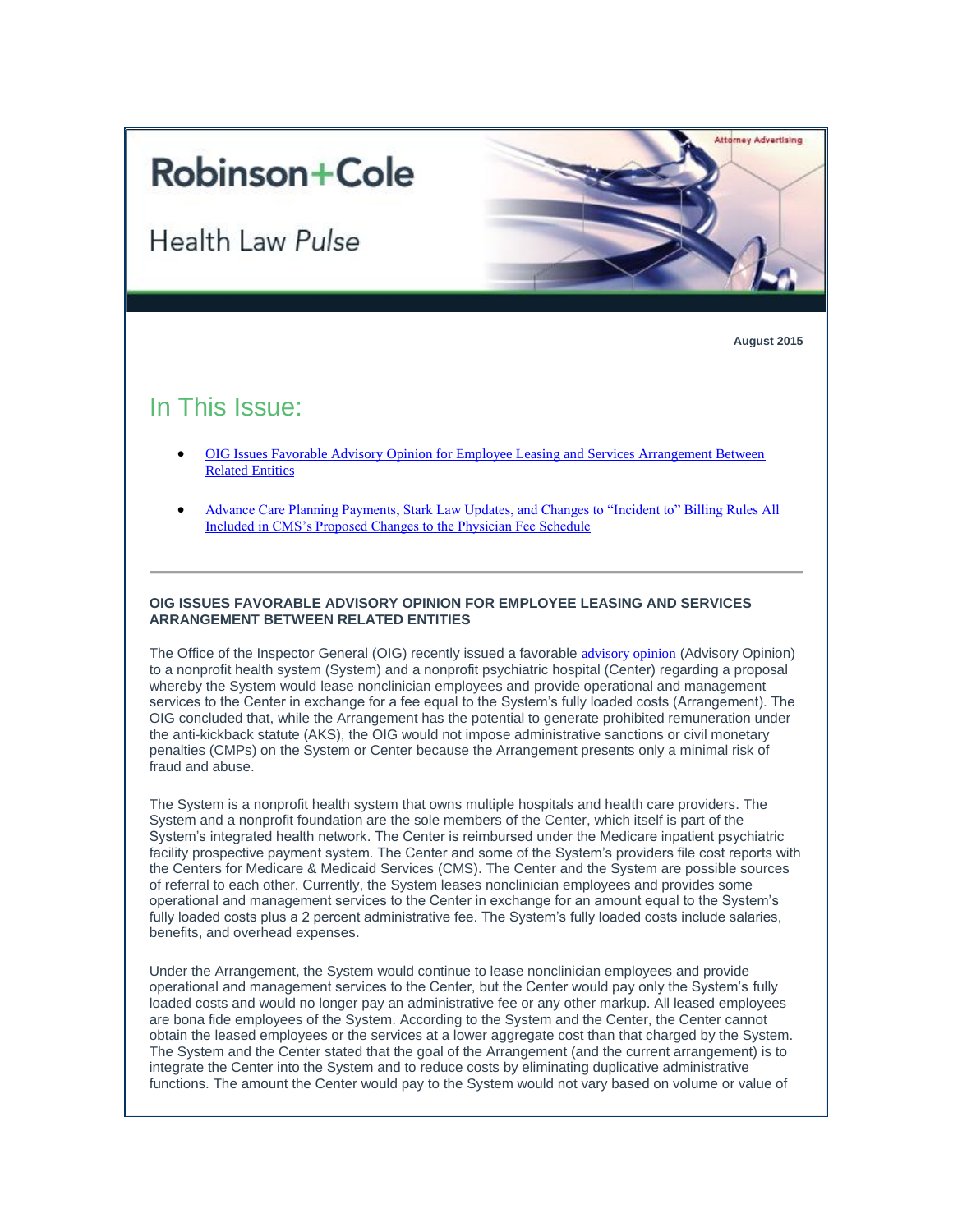referrals or other business generated between the parties; however, the aggregate compensation could not be set in advance, as the System's costs and the Center's personnel and management needs may change during the course of the Arrangement. Additionally, the System's fully loaded costs for the leased employees and services may be below fair market value (FMV).

The System and the Center are "related organizations" and are therefore bound to certain Medicare costreporting rules. Under these rules, services furnished to a provider by a related organization can generally be included in the provider's "allowable cost" in an amount equal to the cost of such services to the related organization. These costs, however, cannot exceed the cost of comparable services available from unrelated organizations. As a result, according to CMS, while the Center is not prohibited from paying the 2 percent administrative fee to the System under the existing arrangement, Medicare would not reimburse the Center for any amount that exceeds the System's costs, which would likely include the administrative fee.

## **OIG Findings**

The AKS makes it a crime to knowingly and willfully offer or receive remuneration to induce or reward referrals of items or services reimbursable by a federal health care program. The OIG found that the Arrangement could implicate the AKS because the System would charge the Center a potentially below-FMV for personnel and services, which could constitute remuneration in exchange for the Center's referrals to the System. The OIG also found that the Arrangement would not satisfy the AKS safe harbor for personal services and management contracts (or any other safe harbor) because the compensation could not be set in advance and may be less than the FMV.

Although the Arrangement could implicate the AKS and does not satisfy a safe harbor, the OIG determined that the Arrangement presents a low risk of fraud and abuse. Specifically, the OIG stated that the following features of the Arrangement minimize the risk of prohibited remuneration: (1) the Arrangement is structured to adhere to the Medicare cost-reporting rules for related organizations, and therefore, the Center would not make payments in excess of the System's allowable costs; (2) the Arrangement reduces the costs of the System's integrated health system of which the Center is a member, and the savings will ultimately influence Medicare's inpatient psychiatric facility prospective payment system and benefit the health care system as a whole; and (3) no evidence suggests that the Arrangement will increase current incentives for referrals between the System and the Center or that the purpose of the Arrangement is to induce referrals.

# **Conclusion**

Although the Advisory Opinion is limited to the specific facts of the Arrangement, organizations contemplating an arrangement that involves leasing nonclinician employees or providing services to a related entity for a fee that may be below the FMV may wish to carefully consider the OIG's interpretation of the AKS in the Advisory Opinion.

#### **ADVANCE CARE PLANNING PAYMENTS, STARK LAW UPDATES, AND CHANGES TO "INCIDENT TO" BILLING RULES ALL INCLUDED IN CMS'S PROPOSED CHANGES TO THE PHYSICIAN FEE SCHEDULE**

<span id="page-1-0"></span>On July 15, 2015, the Centers for Medicare & Medicaid Services (CMS) published a [proposed](http://t2806904.omkt.co/track.aspx?id=402|2AD478|6F10|53E0|C0A|0|118B|1|3EFF8FCD&destination=http%3a%2f%2fwww.gpo.gov%2ffdsys%2fpkg%2fFR-2015-07-15%2fpdf%2f2015-16875.pdf&dchk=3A2C2CC5)  [rule](http://t2806904.omkt.co/track.aspx?id=402|2AD478|6F10|53E0|C0A|0|118B|1|3EFF8FCD&destination=http%3a%2f%2fwww.gpo.gov%2ffdsys%2fpkg%2fFR-2015-07-15%2fpdf%2f2015-16875.pdf&dchk=3A2C2CC5) (Proposed Rule) that revises physician payment policies and rates for the Medicare Physician Fee Schedule. Among the many proposals in the rule, CMS proposes new payment codes for advance care planning, updates to the physician self-referral law (Stark Law), and changes to Medicare's "incident to" billing rules. Below are highlights from the Proposed Rule.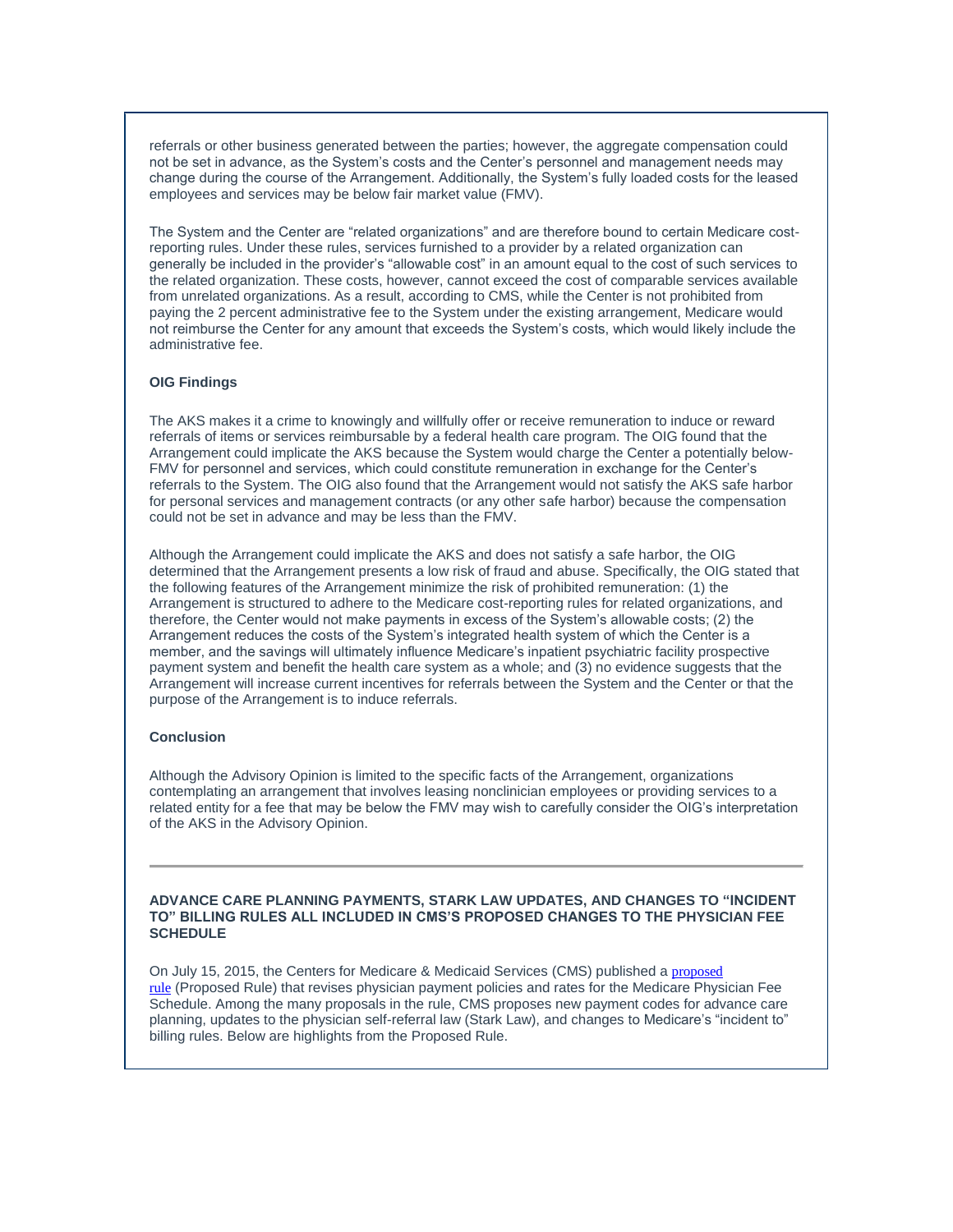Public comments to the Proposed Rule are due by September 8, 2015.

## **Advance Care Planning Payments**

Medicare currently reimburses physicians and qualified nonphysician practitioners for certain end-of-life planning discussions with beneficiaries during the "Welcome to Medicare" visit, available to new Medicare beneficiaries. End-of-life planning includes discussion of a patient's advance directive and whether the provider is willing to follow the individual's wishes as set forth in it. End-of-life planning is currently bundled with other services provided in the Welcome to Medicare visit and paid to the provider as a single payment.

The Proposed Rule establishes two new payment codes for "advance care planning" (a term that encompasses end-of-life planning) provided to Medicare beneficiaries by physicians or qualified nonphysician practitioners, such as physician assistants and nurse practitioners. One code reimburses providers for the first 30 minutes spent discussing and planning for advance care with the patient, and the second code reimburses providers for each additional 30 minutes of advance care planning. These codes are used when it becomes necessary to provide advance care planning for the diagnosis or treatment of an illness or injury. If this discussion takes place in connection with a physician's evaluation and management of a patient's condition, the physician reports both the evaluation and management code and one or both of the advance care planning codes as appropriate.

Although the Proposed Rule designates the status of the advance care planning codes as "active," CMS is explicit that the Proposed Rule does not constitute a Medicare national coverage determination for advance care planning services; rather, Medicare contractors remain responsible for local coverage decisions.

If the Proposed Rule is finalized in its current form, CMS could begin to separately reimburse advance care planning services on January 1, 2016. CMS has not set a payment value for the advance care codes but intends to adopt the values recommended by the Relative Value Update Committee.

## **Stark Law Updates**

The Stark Law prohibits a physician from making referrals for "designated health services" (DHS) to an entity with which the physician (or an immediate family member) has a financial relationship unless the relationship satisfies an exception. The Proposed Rule makes several regulatory updates and clarifications to the exceptions as part of an effort by CMS to "accommodate delivery and payment system reform, to reduce burden, and to facilitate compliance" with the Stark Law. Notable proposed Stark Law changes are highlighted below.

#### *Recruitment of Nonphysician Practitioners*

The Proposed Rule establishes an exception allowing hospitals, federally qualified health centers (FQHCs), and rural health clinics (RHCs) to pay physicians to help them employ nonphysician practitioners. The nonphysician practitioner must be located within the geographic area served by the hospital, FQHC, or RHC providing the payment. Nonphysician practitioners include only physician assistants, nurse practitioners, clinical nurse specialists, and certified nurse midwives. This exception applies only when the nonphysician practitioner is a formal employee of the physician or the physician's practice and when the employment purpose is to provide primary care services to patients of the physician practice. Eligible practitioners are subject to geographic and temporal restrictions to prevent the "cycling" of practitioners through multiple practices in the area. The exception is subject to a two-year limit on assistance per nonphysician practitioner and a cap on the payment amount.

#### *Physician-Owned Hospitals*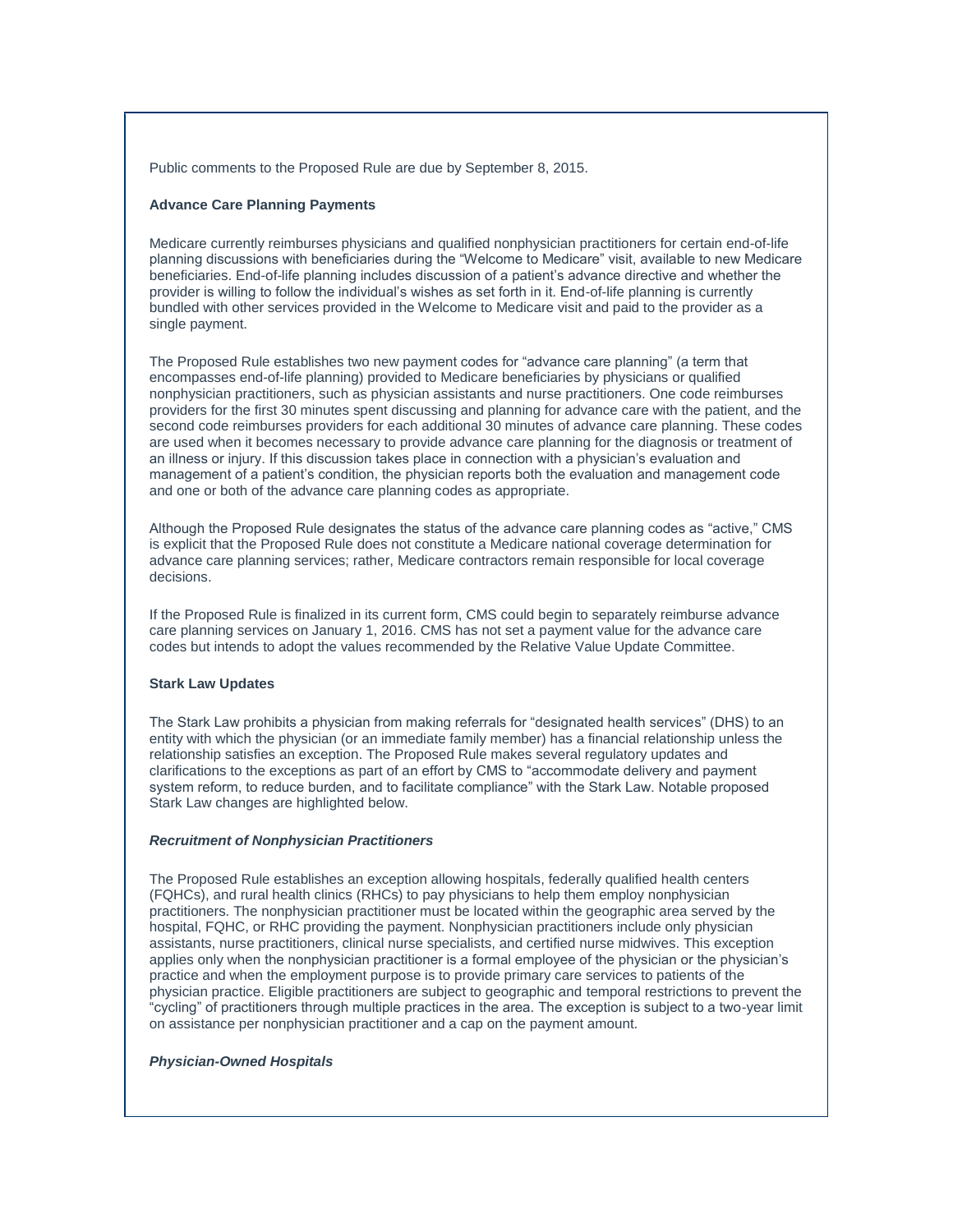The Patient Protection and Affordable Care Act imposes additional restrictions on hospitals seeking to maintain physician ownership under the rural provider and whole hospital ownership exceptions. For a hospital to qualify for these exceptions, it must, among other things, disclose on public websites and advertisements that it is fully or partially owned or invested in by physicians and maintain the percentage of the total value of physician ownership or investment in the hospital (the bona fide investment level) as of March 23, 2010.

The Proposed Rule provides examples of several websites that are not considered public websites for the hospital, such as social media websites and electronic patient portals. The Proposed Rule also defines "public advertising for the hospital" as "any public communication paid for by the hospital that is primarily intended to persuade individuals to seek care at the hospital." Physician ownership disclosure statements are sufficient if they contain "language that would put a reasonable person on notice that the hospital may be physician-owned."

Additionally, the Proposed Rule changes the method for determining the bona fide investment level. Currently, CMS does not include ownership by nonreferring physicians when calculating the bona fide investment level. The Proposed Rule reverses this position and requires that the bona fide investment level take into account the ownership or investment interests of both referring and nonreferring physicianowners.

# *Timeshare Arrangements*

CMS has also proposed a new Stark Law exception allowing timeshare arrangements for the use of office space, equipment, personnel, supplies, and other services that meet the following criteria: (1) the arrangement must be set out in writing, signed by the parties, and specify the premises, items, and services covered by the arrangement; (2) the arrangement must be between a hospital or physician organization and a physician; (3) the licensed premises, items, and services must be used predominantly for evaluation and management services; (4) the equipment covered must be located in the office suite of the physician, must be used only to furnish DHS that are incidental to evaluation and management, and cannot be advanced imaging, radiation therapy, or clinical or pathology laboratory equipment; (5) the arrangement must not be conditioned on patient referrals; (6) compensation must be set in advance at fair market value without consideration of referrals; (7) the arrangement must be commercially reasonable even if no referrals take place; and (8) the arrangement cannot violate the federal antikickback statute or any laws governing billing or claims submission.

#### *Additional Clarifications and Changes*

The Proposed Rule includes a few additional changes and clarifications that affect several exceptions to the Stark Law, including the following:

- For Stark exceptions that require arrangements to be set out in "writing" or in a "written agreement," the Proposed Rule clarifies that there is no requirement for a particular kind of writing or even a singular document, such as a formal contract; rather, depending on the facts, a collection of documents, including contemporaneous documents proving the course of conduct between the parties may suffice.
- The Proposed Rule amends the holdover provisions in office space rental, equipment rental, and personal services exceptions to allow arrangements that have expired to continue indefinitely if certain safeguards are met. The holdover must continue on the same terms and conditions as the original arrangement, and the holdover must continue to satisfy the applicable exception throughout its duration. The Proposed Rule also specifies that arrangements satisfying the fair market value compensation exception (regardless of the duration of the initial term) may be renewed any number of times as long as the terms and compensation do not change.

#### **Changes to "Incident to" Billing Rules**